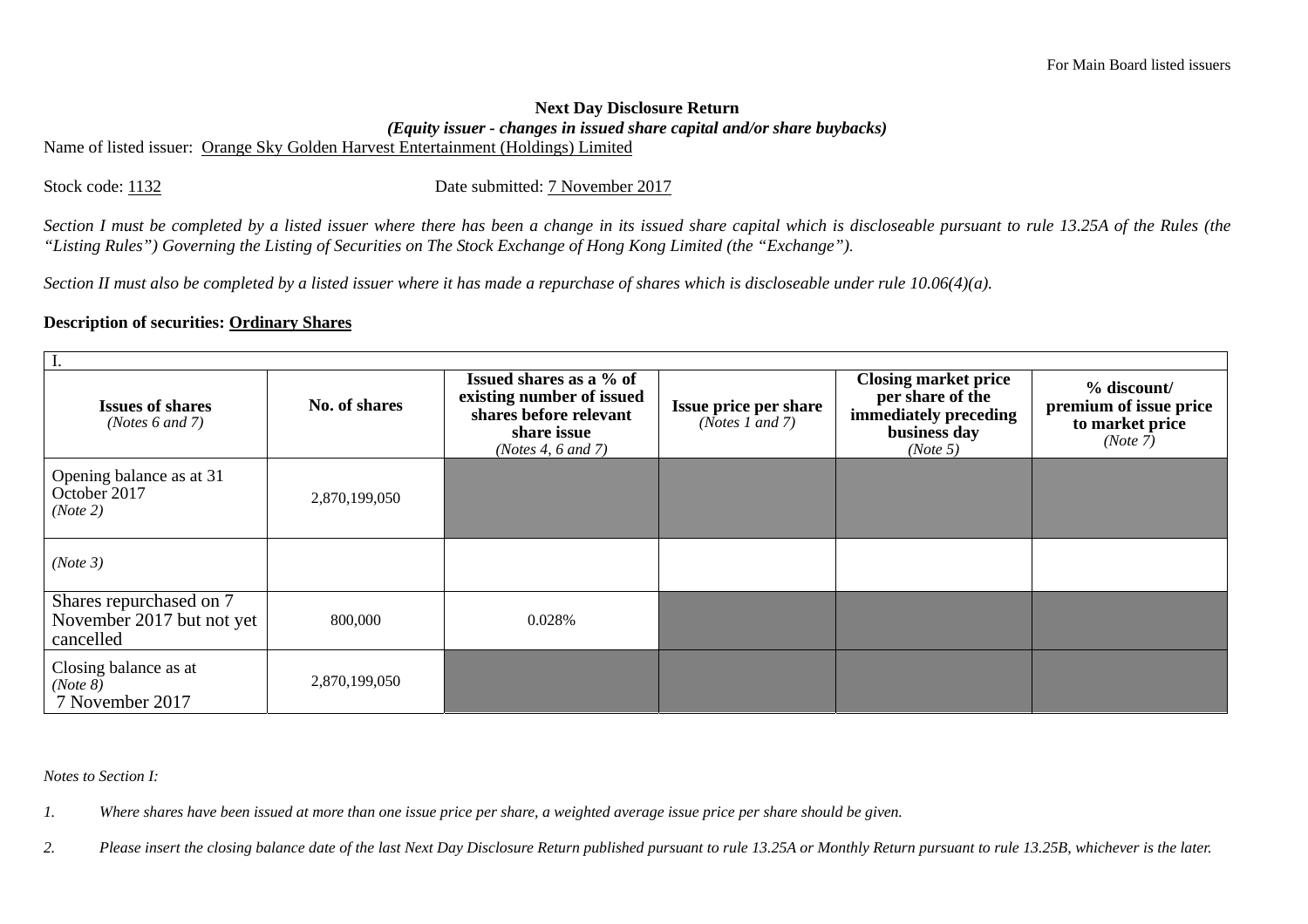- *3. Please set out all changes in issued share capital requiring disclosure pursuant to rule 13.25A together with the relevant dates of issue. Each category will need to be disclosed*  individually with sufficient information to enable the user to identify the relevant category in the listed issuer's Monthly Return. For example, multiple issues of shares as a result of *multiple exercises of share options under the same share option scheme or of multiple conversions under the same convertible note must be aggregated and disclosed as one category. However, if the issues resulted from exercises of share options under 2 share option schemes or conversions of 2 convertible notes, these must be disclosed as 2 separate categories.*
- *4. The percentage change in the number of issued shares of listed issuer is to be calculated by reference to the listed issuer's total number of shares in issue (excluding for such purpose any shares repurchased or redeemed but not yet cancelled) as it was immediately before the earliest relevant event which has not been disclosed in a Monthly Return or Next Day Disclosure Return.*
- *5. Where trading in the shares of the listed issuer has been suspended, "closing market price per share of the immediately preceding business day" should be construed as "closing market price per share of the business day on which the shares were last traded".*
- *6. In the context of a repurchase of shares:* 
	- *"issues of shares" should be construed as "repurchases of shares"; and*
	- $\blacksquare$  *"issued shares as a % of existing number of shares before relevant share issue" should be construed as "repurchased shares as a % of existing number of shares before relevant share repurchase".*
- *7. In the context of a redemption of shares:* 
	- *"issues of shares" should be construed as "redemptions of shares";*
	- г *"issued shares as a % of existing number of shares before relevant share issue" should be construed as "redeemed shares as a % of existing number of shares before relevant share redemption"; and*
	- $\mathbf{u}$  . *"issue price per share" should be construed as "redemption price per share".*
- *8. The closing balance date is the date of the last relevant event being disclosed.*